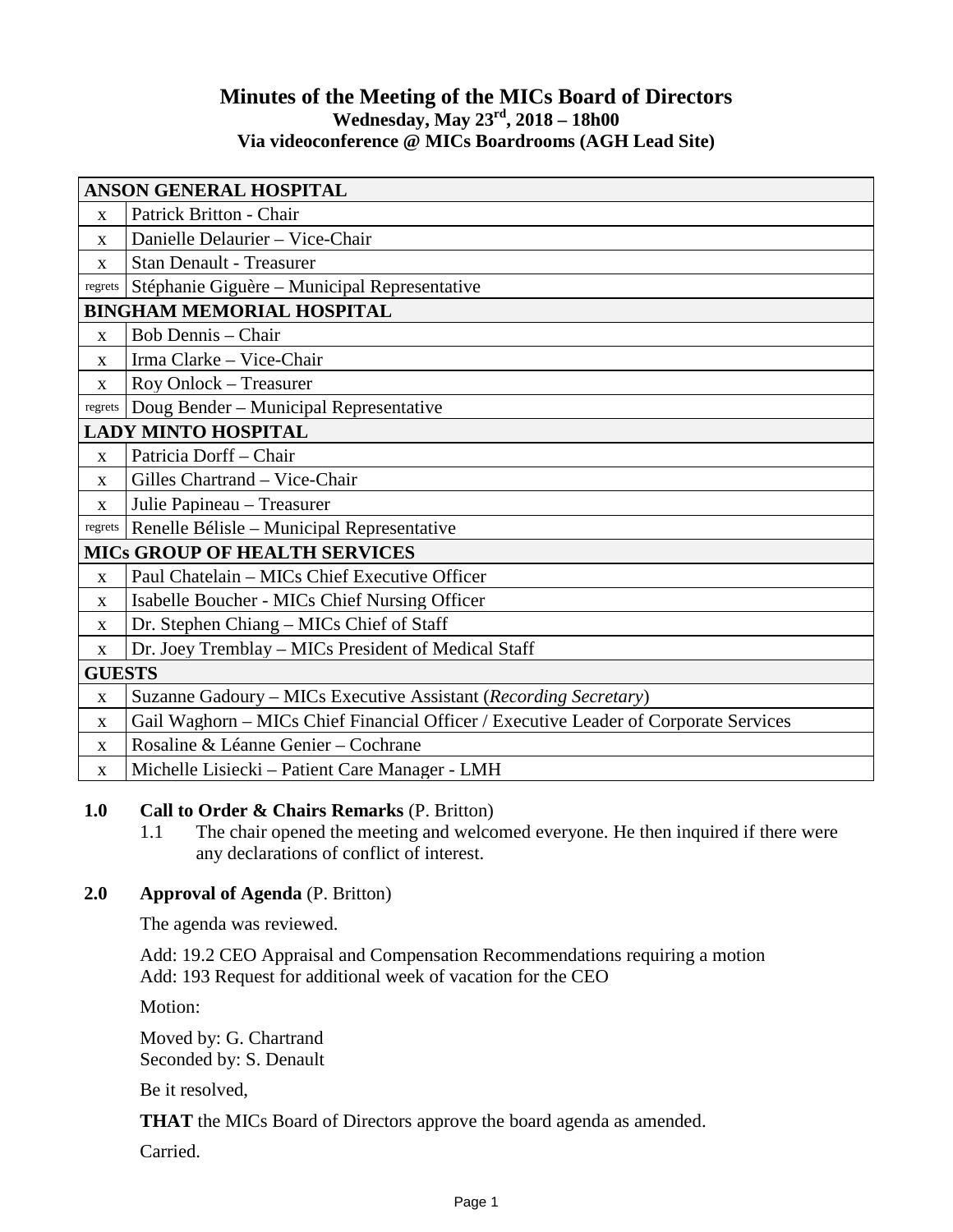### **3.0 Trustee Education / Presentations**

- 3.1 Patient Story P. Chatelain
	- Paul introduced Mrs. Génier and her daughter, Léanne, who told their story regarding the care of her father
	- Léanne presented the events that led to her father's passing
	- In November, he suffered a right side stroke which led to questioning the services he received in the hospital
	- She will be making recommendations at the end of the presentation
	- Mr. Génier lost control of his left side and collapsed on the floor of the arena on Nov.  $3<sup>rd</sup>$  having suffered a stroke; prognosis of a stroke is very time dependent as millions of brain cells die every minute
	- 911 was down and could not be reached so the police was called; they were able to radio the ambulance which arrived 15 to 30 minutes later to transfer the patient to the ER at Lady Minto Hospital
	- Lady Minto Hospital ER staff did not identify the stroke and sent the patient to TDH for tests
	- It took approximately 2 hours from onset before treatment was given via telemedicine with a doctor from Kingston
	- Patient was then transferred back to LMH on Dec.  $27<sup>th</sup>$ ; Léanne asked how the patient information is transferred; who sees it? Mr. Génier did not receive the care he needed as there was a gap in services compared with the care he received at TDH
	- While at TDH, his alpha FIM score was 42 which was too low to be moved to the Rehab Floor; however, he received 7 weeks of rehab at 3 hours per day
	- A video of the patient was shown with the OT doing exercises at TDH
	- LMH physiotherapist recommended ongoing exercises; noticed that patient was progressing well albeit slowly; she called the OT to discuss the purpose of the Bobath sling; there was some miscommunication regarding the sling and the nurses did not know how to put it on
	- Treating physician had ordered a catheter for Mr. Génier but he asked to have it removed as it was causing him pain; it was mentioned in his chart but not removed; he stopped moving around afterwards due to the pain
	- $\blacksquare$  He was stable until January 6<sup>th</sup> and then sent to TDH for a CAT scan; his wife was not advised of this; the patient was alarmed that his wife was not accompanying him
	- **Mr** Génier passed away on January  $9<sup>th</sup>$ ; there was no clear cause of death; on-duty nurse informed wife of husband's passing over the phone
	- Patient's family wanted to have patient transferred to St. Joseph's CCC in Sudbury
	- This should have been arranged by the hospital
	- Recommendations: review local community ambulance services as needed; thorough review of 911 services to prevent breakdown of communication to unreachable telecommunication networks; proper diagnostic services in rural hospitals or appropriate air travel to nearest specialized hospital; cheaper preventative stroke option: carotid Doppler sonography every 3-5 years after age 50 (potential provincial proactive initiative); proper training to address ongoing stroke needs and communication with family; rehab units staffed by PTs, OTs, SLPs comprised of equipment to aid in the strengthening of affected fine and gross motor muscles; have a rehab unit set up or refer to other centres that can meet needs prior to discharge from treating hospital; share resources if other rural hospitals are in a radius less than 100kms including outpatient services; rethink catheterization (increased risk of infection); care plan to include family recommendations
	- Board members were invited to ask questions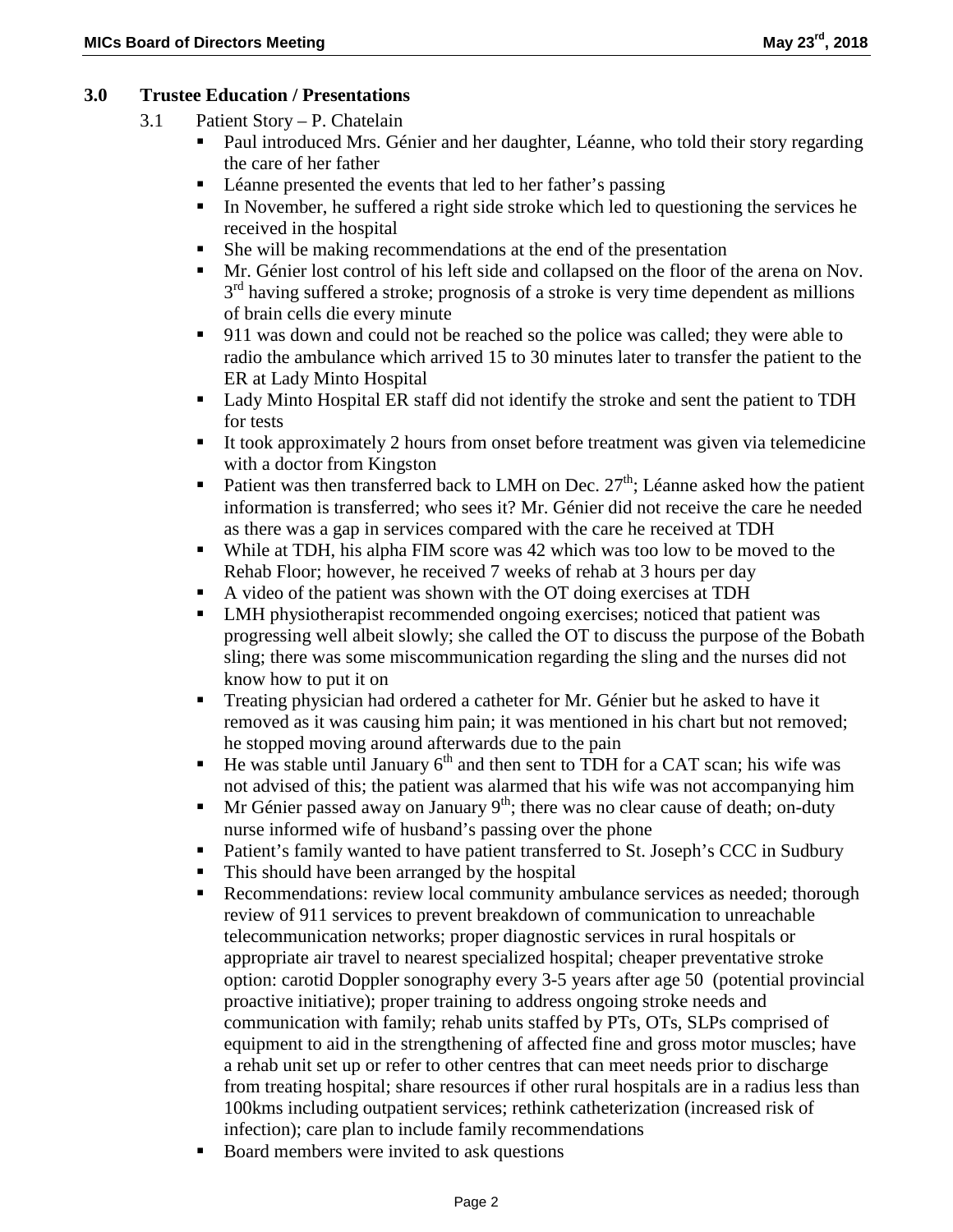**Paul discussed this case with the NE LHIN Patient and Family Advisory Council who** would like to speak to the family

### **4.0 Approval of Minutes (P. Britton)**

4.1 Minutes of the MICs Board of Directors meeting held April  $25<sup>th</sup>$ , 2018 were provided for information.

Motion:

Moved by: I. Clarke Seconded by: R. Onlock

Be it resolved,

**THAT** the MICs Board of Directors approve the minutes of the meeting held April  $25<sup>th</sup>$ , 2018 as presented.

Carried.

## **5.0 Follow-Up Items**

- 5.1 Review of the 2017-2018 Board Work Plan
	- The Board Work Plan was reviewed for the month of May.<br>The CEO and Chief of Staff performance annuals were help
	- The CEO and Chief of Staff performance appraisals were held May 15<sup>th</sup>
	- The ad hoc finance committee met on May  $22<sup>nd</sup>$  to review the RFPs for Investments
	- Sentinel Events/Near Misses  $&$  Adverse Events was removed as these are presented in March and September only.

### **6.0 MICs Finance**

- 6.1 March 2018 Financial Statements G. Waghorn
	- Chief Financial Officer gave a verbal update on the financial statements for all sites
	- Final financial statements are ongoing; still going through audit
	- **BMH:** operating surplus of \$190,000
	- **AGH:** deficit over \$100,000
	- **SCM:** dollars were transferred to BSO program from the seniors mental health program; less than \$100,000 deficit
	- **LMH:** operating surplus of \$458,791
	- **VM:** received \$200,000 donation from an estate; will have to take it into revenue because it was not restricted to a specific item; will have a breakeven year
- 6.2 Investment Tender Update G. Waghorn
	- Received 12 proposals
	- MICs Purchaser, CEO and CFO reviewed all proposals and short-listed to 5
	- Committee then met to review the 5 RFPs
	- The five finalists were invited to give a presentation in early June
- 6.3 RFP Energy Service Provider Update G. Waghorn
	- $\blacksquare$  Intent is to enter into contract to improve overall energy efficiency
	- There were three respondents; Gail was part of the internal selection committee; a fairly extensive RFP process was done
	- Honeywell was awarded the contract
	- They will do a comprehensive analysis and come up with a plan; looking at just over a million dollars in capital upgrades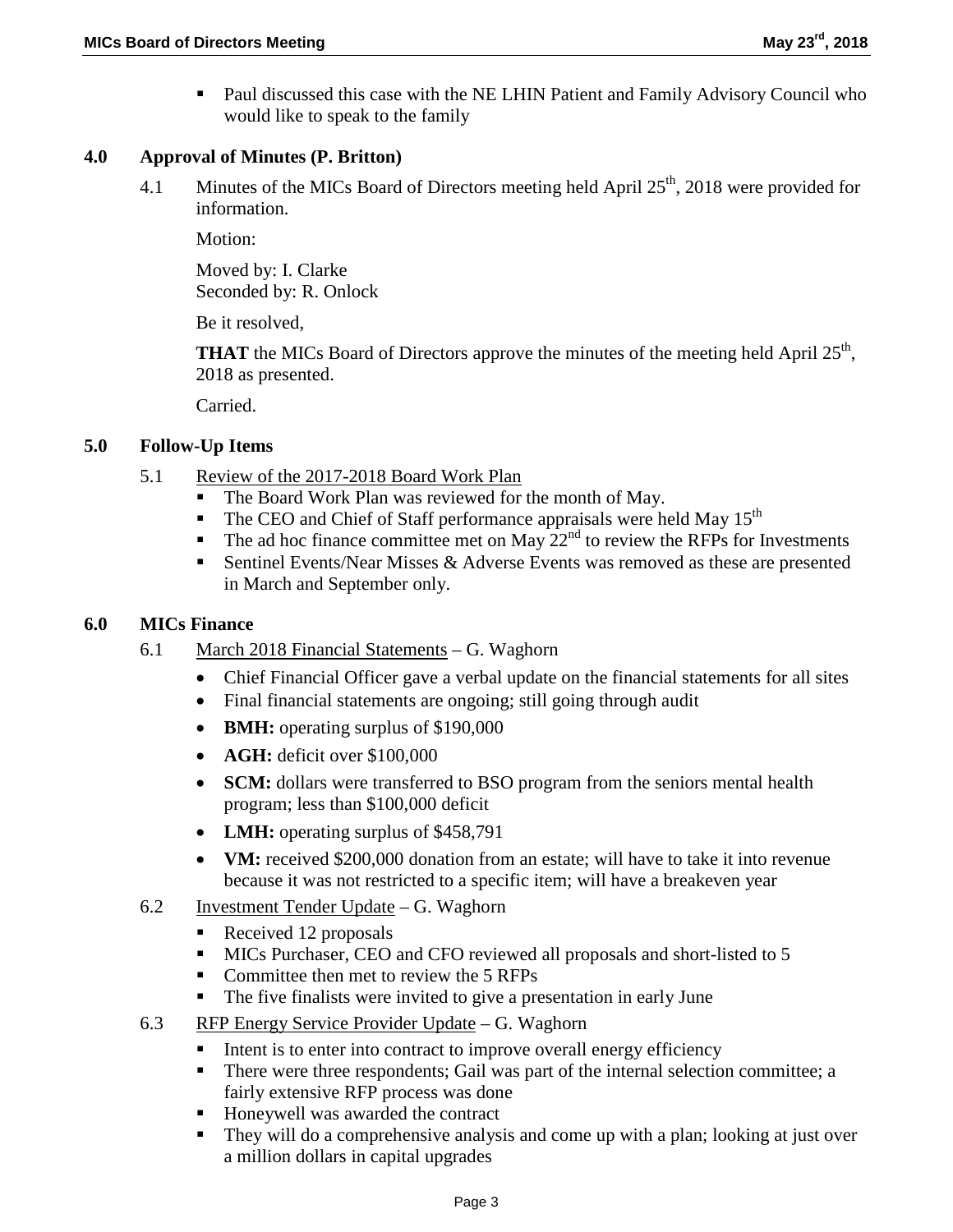• There should be some grants available for energy efficiency

### **7.0 Presentations/Reports** (P. Britton)

- 7.1 Chief Executive Officer Report: (P. Chatelain)
	- The report was provided for information.
	- The CEO provided the following overview:
		- o Ministry is still reviewing the financial statements for new SCM. Paul met with Martin; we have approval and the project is moving forward
		- o Lobster dinner is planned and ready for Friday, May  $25<sup>th</sup>$ , 2018.
		- o Received funding for one FTE RN for each long-term care home effective July  $1<sup>st</sup>$ , 2018.
		- o The Long-Term Care Pharmacy contract has been extended with Medical Pharmacies for one more year.
		- o CEO attended the Health Sciences North (HSN) Strategic Planning focus group at TDH on May  $11<sup>th</sup>$ , 2018.
		- o Rosedale renovations are still in progress; boardroom and flooring are now complete. The roof is near completion. The oil tanks and generator project at AGH will begin very soon.
		- o Request for Proposals for investment tender is under review. The Energy Service Provider RFP was awarded on May  $15^{th}$ .
		- o Over \$2.5 million in Exceptional Circumstance Project applications have been submitted to the Ministry. A response is expected over the summer.
	- Board Members were invited to ask questions.
	- Paul advised the board of the following: ONA Local Negotiations were held May  $7<sup>th</sup>$ and  $8<sup>th</sup>$  in Cochrane. The agreed to items were ratified on May 23<sup>rd</sup> by the MICs Executive Council.
- 7.2 Chief Nursing Officer Report: (I. Boucher)
	- The CNO reported on the following items:
	- Addressing Accreditation items: major test for compliance for two ROPS; work is underway

Recruitment

- $\triangleright$  LMH Patient Care Manager is leaving the organization
- $\triangleright$  Lynne Larose will be taking over this position
- $\triangleright$  Several offers for nurses have gone out; new grads are looking for work
- $\triangleright$  Will be operating under temporary licences until they graduate

Automated Dispensing Units

 $\triangleright$  Initiative from the NE LHIN; they have arrived at our facilities but not functional yet; missing piece of funding for the server; should be coming soon

Non-Urgent Transportation

- $\triangleright$  Platinum continues to provide good service now that staffing has stabilized; contract ends in June; we are exploring an opportunity to go with Lacroix; waiting for a quote
- Board members were invited to ask questions.

## **8.0 Medical Staff** (Dr. S. Chiang)

- 8.1 Chief of Staff Report:
	- The report was provided for information.
	- Topics covered were: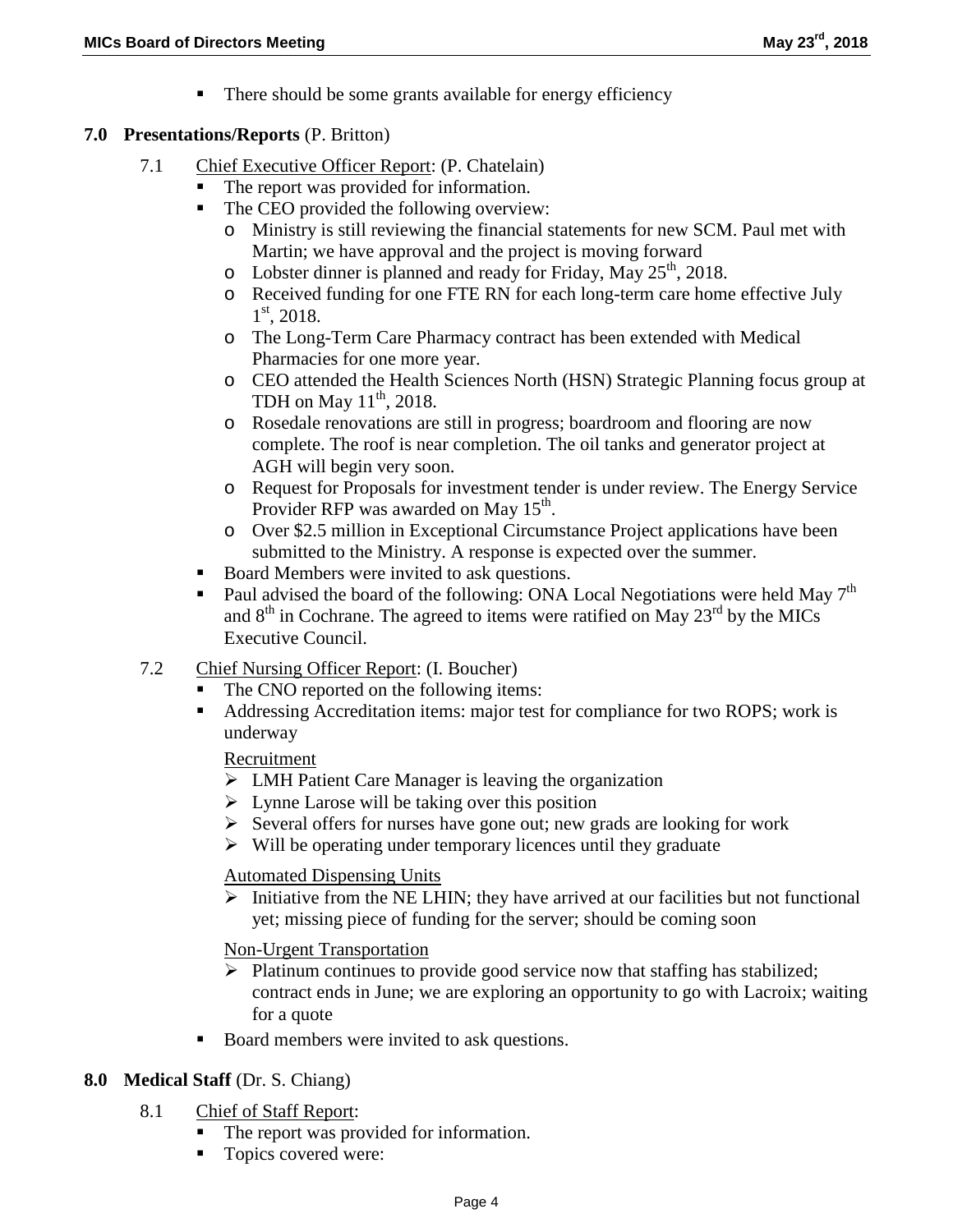- OMA/Ministry of Health and Long-Term Care Negotiation Update: arbitration has started; results are pending
- Timiskaming-Cochrane Local Education Group: education conference on "Care" for the Elderly" is being held Friday, May  $25<sup>th</sup>$ ; board members are invited to attend
- Legislation Changes: the definition of "patient" in relation to allegations of sexual abuse in the Regulated Health Professional Act was amended; the exemption to prescribe methadone was lifted; the CPSO is making changes to reflect this
- MICs Physician Manpower Survey: the document was provided for information; it indicates each physician's plans for the next 5 to 10 years
- **IFFHT** executive team met to discuss Dr. Boettcher's move to Matheson; will need to recruit another physician for Iroquois Falls

# **9.0 LHIN / MOHLTC Business** (P. Chatelain)

9.1 N/A

# **10.0 MICs Quality Committee** (I. Boucher)

- 10.1 Ouality Committee Minutes
	- Minutes of the meeting held March  $14<sup>th</sup>$ , 2018 were provided for information.
- 10.2 Insurance Claims Aggregate Report
	- The report was provided for information
	- This is an annual report on shared claims submitted throughout the year
	- There was one claim for 2017-2018 for liability of bodily injury at LMH which remains open at this time; we don't have a high volume of claims
- 10.3 Patient Relations Aggregate Report
	- The report for the period of January to December 2017 was provided for information
	- Graphs show percentages by quarter, feedback by category, service area and site
	- $\blacksquare$  MICs acknowledges complaints within 5 days
	- Aim to complete them within a 30-day timeframe; this is not always possible

## **11.0 Site Business** (P. Britton)

- 11.1 Anson General Hospital:
	- $N/A$
- 11.2 Bingham Memorial Hospital:
	- $\blacksquare$  N/A
- 11.3 Lady Minto Hospital:
	- $\blacksquare$  N/A

# **12.0 Partnership Business** (Bob Dennis)

- 12.1 April 2018 Board Effectiveness Survey Results
	- 10 out of 12 surveys were submitted.
- 12.2 May Board Effectiveness Survey
	- The survey was emailed via Survey Monkey.
- 12.3 Approval of Proposed By-law Change to Article 4.9 (i) "Ensure Effective Communication and Community Relationships"
	- Motion: remove items (i) and (iii) to reflect amendment to by-law Article 10.3 "Community Meeting"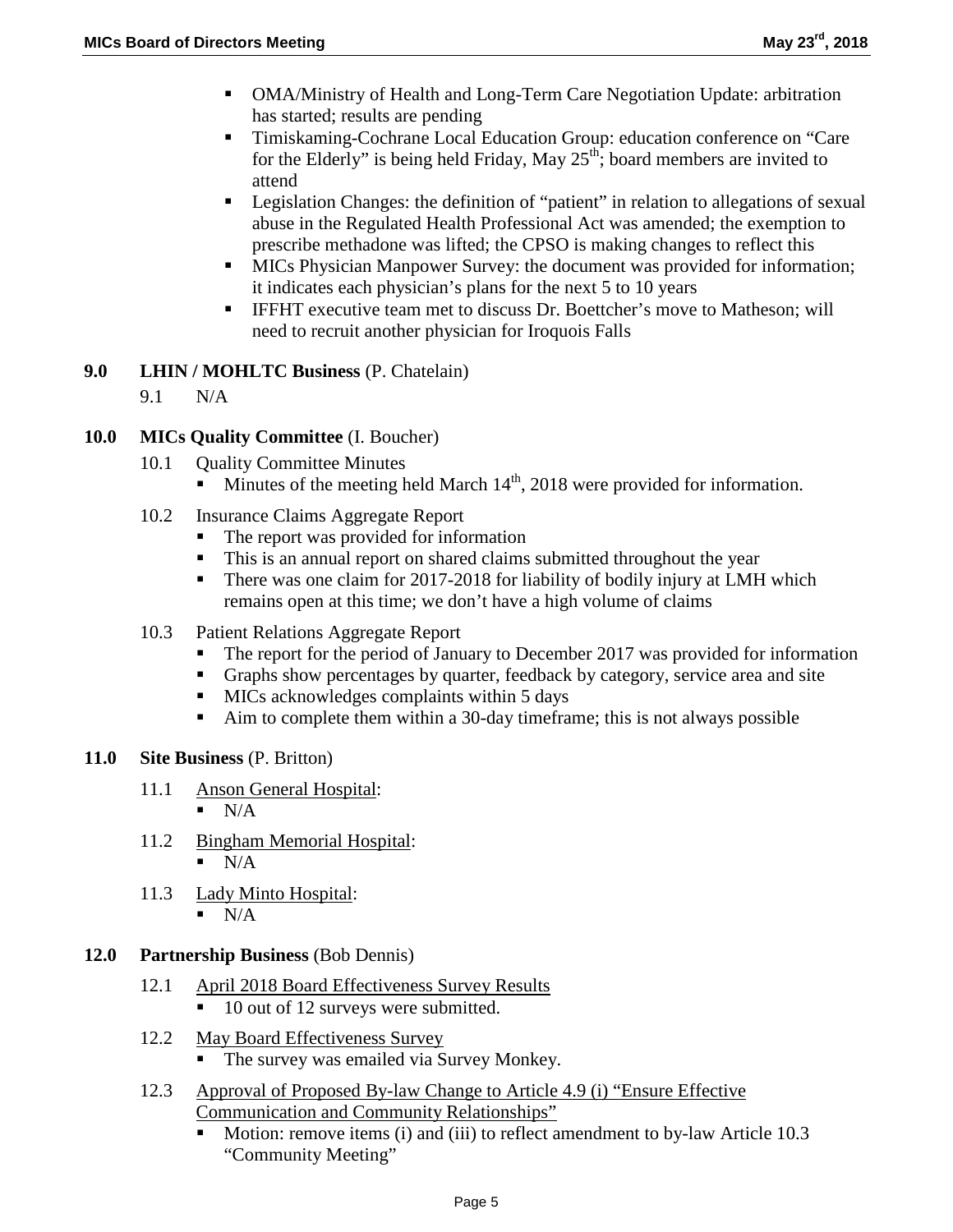Moved by: G. Chartrand Seconded by: P. Dorff

Be it resolved,

**THAT**, the MICs Board of Directors approve the amendment to Article 4.9 (i) of the by-laws as presented.

Carried.

- 12.4 Approval of Proposed By-law Change to Article 4.9 (m) "Language and Culture"
	- Motion: to remove "through an interpreter if need be" as per the recommendation of the LHIN

Moved by: D. Delaurier Seconded by: R. Onlock

Be it resolved,

**THAT**, the MICs Board of Directors approve the amendment to Article 4.9 (m) of the by-laws as presented.

Carried.

- **13.0 Board Committee Minutes** 13.1 N/A
- **14.0 MICs News** (P. Britton)
	- May 2018 MICs News was provided for information.

## **15.0 Next Meeting Date** (P. Britton)

- Wednesday, June  $20^{th}$ , 2018 at 5:00 p.m. (LMH Lead Site)
- Annual General Meeting on June  $20^{th}$ , 2018 at 6:00 p.m. (The Pavilion, Cochrane)
- **16.0 Generative Thinking** (P. Britton)
	- $\bullet$  N/A

## **17.0 Upcoming Meeting Dates**

• As per agenda.

#### **18.0 In Camera**

18.1 Motion to go in camera

Moved by: S. Denault Seconded by: I. Clarke

- 18.2 Discussion of physician privileges
- 18.3 Motion to go out of camera

Moved by: P. Dorff Seconded by: J. Papineau

#### **19.0 Motions**

- 19.1 Approval of physicians' hospital privileges
	- Motion to approve the list of reappointments to the Professional Staff in the categories of Active Staff, Locum Tenens, Consulting and Courtesy as recommended